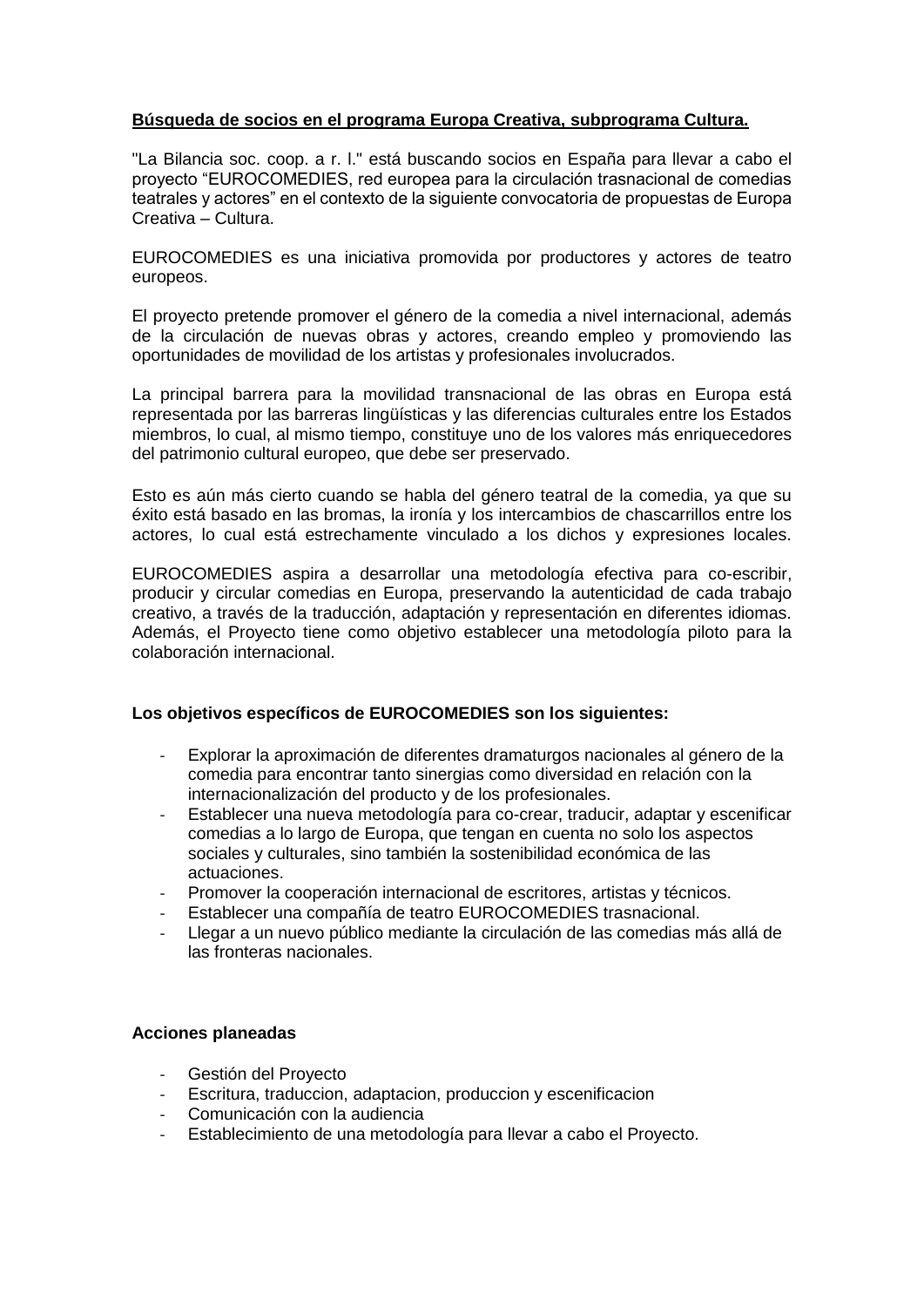#### **Duración:** 18 meses

Los socios buscan asociarse a empresas de produccion teatral que gestionen teatros de al menos 200 asientos. El futuro socio tendrá la posibilidad de reproducir la obra durante al menos 15 días (teniendo en cuenta que La Bilancia (IT) reproducirá el piloto durante 15 días en Milán, Teatro Martinitt y 18 días en Roma, Teatro de' Servi.

**Fecha límite:** julio de 2018

### **Contacto:**

Teatro Martinitt Via R. Pitteri 58 20134 Milano Tel 0236580010 <www.teatromartinitt.it> <www.teatroservi.it>

### **Mr. Stefano Marafante**

Via Prinipessa Clotilde 9, 00196 Roma Tel. 063243134 [marafante@labilancia.it](mailto:marafante@labilancia.it) [info@labilancia.it](mailto:info@labilancia.it) <www.labilancia.it>

Dear collegues of EDIC Network in Spain,

### We send you a **partner search in the framework of the programme Creative Europe** ‐ **sub programme Culture**

"La Bilancia soc. coop. a r. l." is looking for a partner in Spain in order to candidate the project "EUROCOMEDIES European network for the transnational circulation of theatrical COMEDIES and actors" in the context of the next Call of Creative Europe ‐ Culture.

**EUROCOMEDIES** project is an international initiative promoted by four European theatre production players.

The project aims to promote the genre of comedy at international level, foster the circulation of new plays and talented playwrights and create career and mobility opportunities for artists and professionals involved.

The main barrier to the transnational circulation of comedies in Europe is represented by the linguistic and cultural differences among countries that at the same time are probably ones of the richest values of European cultural heritage to be preserved and maintained.

This is even more true when talking about the theatrical genre of comedy. The success of a comedy is indeed mainly based on the jokes, the shades of meaning and the "tit-for-tat" exchanges among actors that are strongly steeped of national and local expressions and sayings.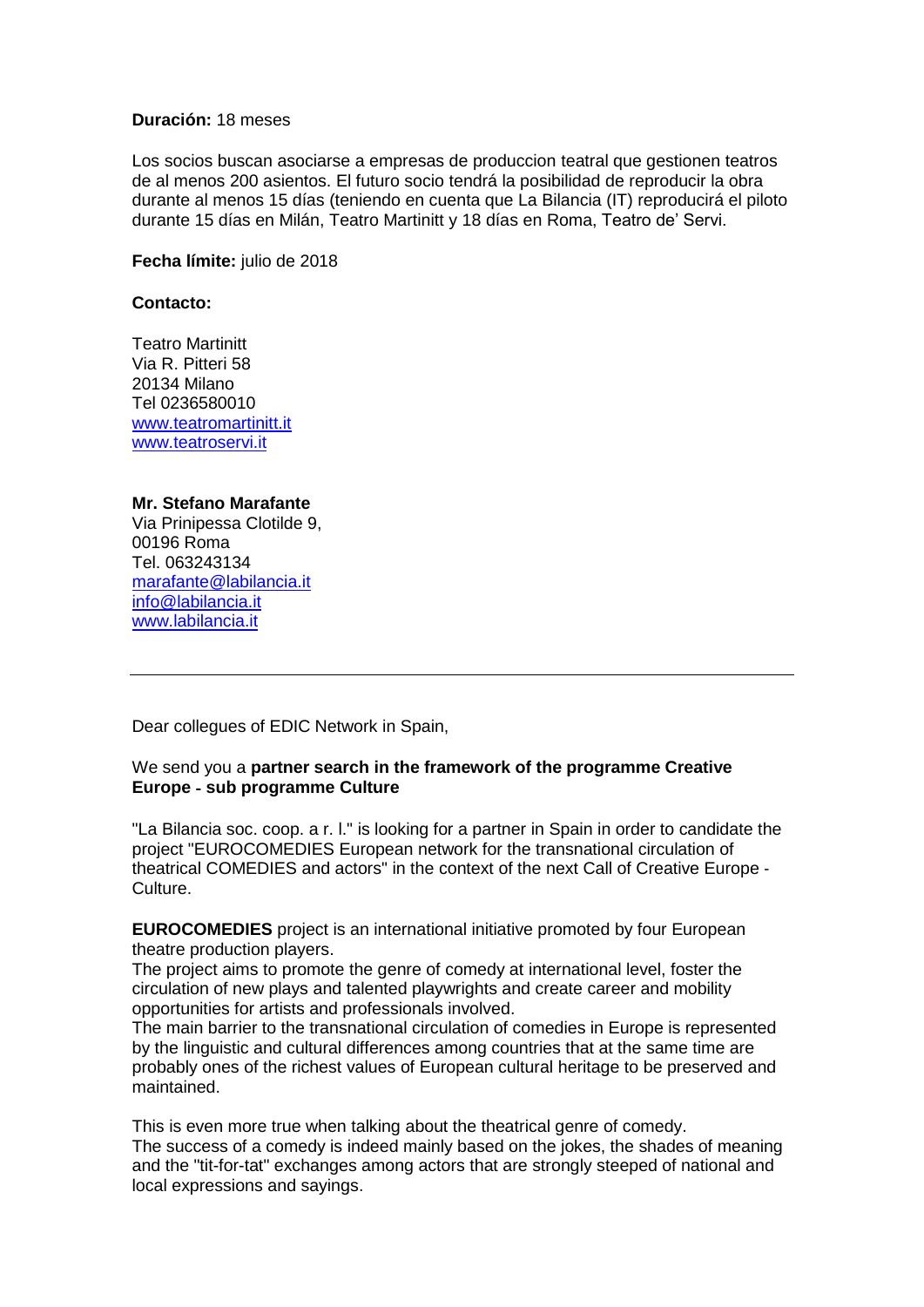EUROCOMEDIES aspires to develop an effective methodology to co-write, product and circulate comedies in Europe preserving the unicity of each creative works through translation, adaptation and staging in different languages. Secondly, the project aims to pilot the methodology itself establishing an international collaboration team that will cowrite and stage the pilot play in each of the countries involved.

All the activities implemented within the EUROCOMEDIES are aimed to make the methodology sustainable and replicable.

The project will have a direct and strong impact on the theatre industry enhancing the circulation of works that otherwise would have a distribution at international level and creating employment and career development opportunities for the professionals involved.

Based on these assumptions and on the experiences gathered by the partners of the consortium, the main goal of EUROCOMEDIES project is to co-write, product and tour the first European Comedy play, to build a European network to prove the European transnational circulation of play of prose theater and multilingual actors is possible and to promote at European level the theatrical genre of comedy.

The **specific objectives** of EUROCOMEDIES can be identified as follows:

‐ To explore the approach of the different national dramaturgies to the genre of comedy in order to find points of contact and diversities in relation to the internationalization of product and professionals.

‐ To setup a new methodology to co-create, translate, adapt and tour comedies throughout Europe that takes into account non only the cultural and social aspects but also the economic sustainability of the performances and their repeatability.

- To promote the international cooperation of playwriters, artists and technicians through the production, staging and circulation of a "pilot" play in the countries / languages involved.

‐ To establish a transnational EUROCOMEDIES theatre company that will tour the pilot comedy, available for further international initiatives.

‐ To develop and educate the audience, both deepening the relation with the existing one and reach new public through a wider circulation of comedies beyond national borders.

#### **Planned actions**

- Project management
- Co-write translate, adapt, production, stage and tour the first European comedy.
- Communication and audience engagement.

- Setup and broadcast of the methodology to co-write, adapted, translated, product and stage an Eurocomedy play that may be and toured in different EU countries and be economically and financially sustainable.

## **Last of the project**: 18 months

The partners search is address to theatrical productions enterprises which manage theater halls of at least 200 seats. The partner of the consorsium have the possibility to hold the pilot play for at least 15 days of performance (considering that La Bilancia (IT) will hold the pilot play for 15 days in Milan, Teatro Martinitt and for 18 days in Rome, Teatro de' Servi).

#### **Deadline of the partner search is: July 2018.**

We ask you to be so kind to disseminate the partner search among your local and regional contacts involved in the sector descripted above.